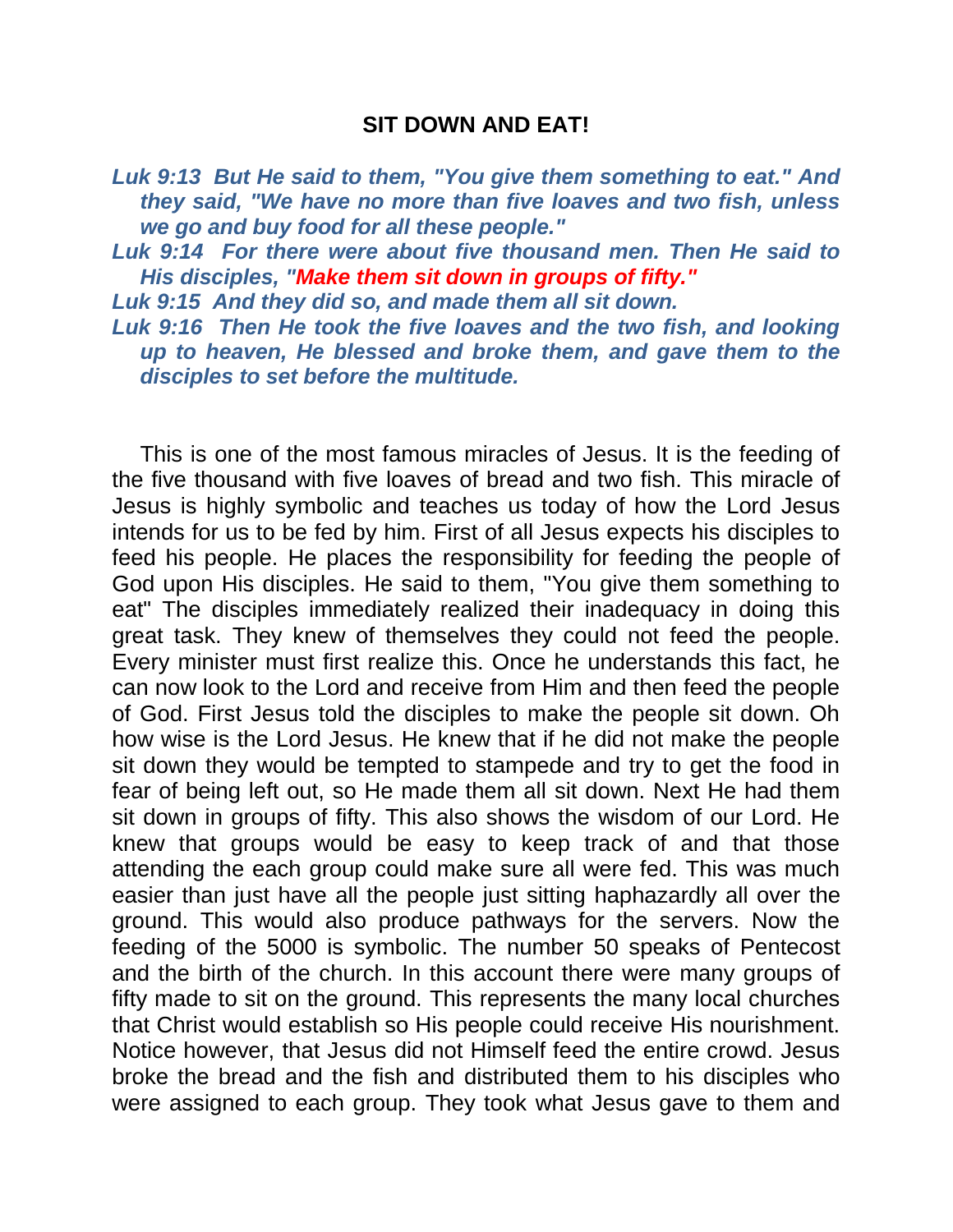fed the group of fifty. This speaks of Jesus establishing pastors and giving to them food to feed the people of God in the local church. Pastors are to spend time with Jesus and receive bread and fish from Him and then give it out the people. Many pastors are not receiving fresh bread from the Lord. They are finding their own food to give to the people and the people of God are becoming malnourished! Jesus broke five loaves of bread. Five speaks of grace in the Bible. The ministers of God are to receive the message of grace in the Word of God and minister grace to the people of God. What nourishes believers today is not the law, but the message of grace. Grace is the unmerited favor and resources of God given upon the basis of the righteousness of Jesus Christ and His finished work. The disciples also received fish to give the people of God. This speaks of the pastors ministering the importance of evangelism to the people of God. Fish in the Bible is symbolic of unbelievers. We are called to be fishers of men. We are to receive the message of grace and then become witnesses of God's grace and power to win the lost. Before the people could be fed, Jesus told the disciples to make the people sit down. Jesus knew human nature. Some did not want to sit down! They wanted to know why they had to sit down. Jesus said to **make** them sit down. He knew that if they were up wandering around from group to group it was not safe and they would not be fed well and it would create confusion. This is the same with the local church. Jesus intends for us to sit down in a local church and not to wander around from group to group [church to church]. There are believers today that do not see a reason to sit down in one church. They think it is better to float from church to church and see if they like it better in a different place. What happens is that they end up not being well fed because they are not systematically taught the Word of God in a consistent manner. They end up bringing confusion and trouble to churches and to themselves. Until believers sit down in a church they cannot be properly fed by the Lord and His messenger the pastor.

How about you? Are you sitting down in a local church or are you up wandering around? Are you even attending church? If you are not then you are not receiving the proper nourishment from our Lord. He uses his disciples to take His food and feed His children. You must sit down and eat! Find your group of fifty that the Lord wants you in and sit down and eat. Ask the Lord what church He wants you in and then be led by